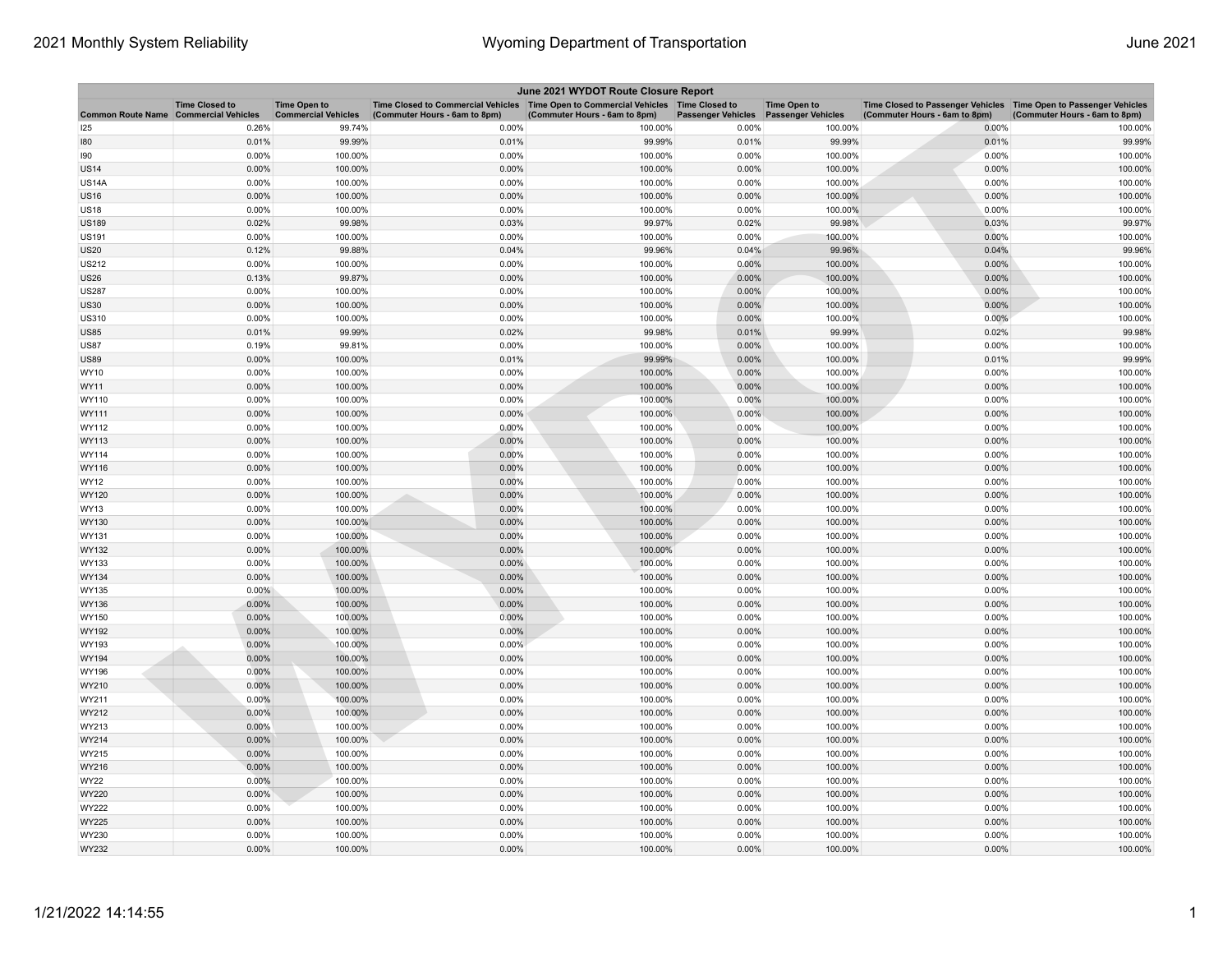| June 2021 WYDOT Route Closure Report |                                                     |                                                   |                                                                                                                         |                               |                           |                                                  |                                                                                                      |                               |  |
|--------------------------------------|-----------------------------------------------------|---------------------------------------------------|-------------------------------------------------------------------------------------------------------------------------|-------------------------------|---------------------------|--------------------------------------------------|------------------------------------------------------------------------------------------------------|-------------------------------|--|
| <b>Common Route Name</b>             | <b>Time Closed to</b><br><b>Commercial Vehicles</b> | <b>Time Open to</b><br><b>Commercial Vehicles</b> | Time Closed to Commercial Vehicles   Time Open to Commercial Vehicles   Time Closed to<br>(Commuter Hours - 6am to 8pm) | (Commuter Hours - 6am to 8pm) | <b>Passenger Vehicles</b> | <b>Time Open to</b><br><b>Passenger Vehicles</b> | Time Closed to Passenger Vehicles   Time Open to Passenger Vehicles<br>(Commuter Hours - 6am to 8pm) | (Commuter Hours - 6am to 8pm) |  |
| WY233                                | 0.00%                                               | 100.00%                                           | 0.00%                                                                                                                   | 100.00%                       | 0.00%                     | 100.00%                                          | 0.00%                                                                                                | 100.00%                       |  |
| WY235                                | 0.00%                                               | 100.00%                                           | 0.00%                                                                                                                   | 100.00%                       | 0.00%                     | 100.00%                                          | 0.00%                                                                                                | 100.00%                       |  |
| WY236                                | 0.00%                                               | 100.00%                                           | 0.00%                                                                                                                   | 100.00%                       | 0.00%                     | 100.00%                                          | 0.00%                                                                                                | 100.00%                       |  |
| WY237                                | 0.00%                                               | 100.00%                                           | 0.00%                                                                                                                   | 100.00%                       | 0.00%                     | 100.00%                                          | 0.00%                                                                                                | 100.00%                       |  |
| WY238                                | 0.00%                                               | 100.00%                                           | 0.00%                                                                                                                   | 100.00%                       | 0.00%                     | 100.00%                                          | 0.00%                                                                                                | 100.00%                       |  |
| WY239                                | 0.00%                                               | 100.00%                                           | 0.00%                                                                                                                   | 100.00%                       | 0.00%                     | 100.00%                                          | 0.00%                                                                                                | 100.00%                       |  |
| WY24                                 | 0.00%                                               | 100.00%                                           | 0.00%                                                                                                                   | 100.00%                       | 0.00%                     | 100.00%                                          | 0.00%                                                                                                | 100.00%                       |  |
| WY240                                | 0.00%                                               | 100.00%                                           | 0.00%                                                                                                                   | 100.00%                       | 0.00%                     | 100.00%                                          | 0.00%                                                                                                | 100.00%                       |  |
| WY251                                | 0.00%                                               | 100.00%                                           | 0.00%                                                                                                                   | 100.00%                       | 0.00%                     | 100.00%                                          | 0.00%                                                                                                | 100.00%                       |  |
| WY257                                | 0.00%                                               | 100.00%                                           | 0.00%                                                                                                                   | 100.00%                       | 0.00%                     | 100.00%                                          | 0.00%                                                                                                | 100.00%                       |  |
| WY258                                | 0.00%                                               | 100.00%                                           | 0.00%                                                                                                                   | 100.00%                       | 0.00%                     | 100.00%                                          | 0.00%                                                                                                | 100.00%                       |  |
| WY259                                | 0.00%                                               | 100.00%                                           | 0.00%                                                                                                                   | 100.00%                       | 0.00%                     | 100.00%                                          | 0.00%                                                                                                | 100.00%                       |  |
| WY270                                | 0.00%                                               | 100.00%                                           | 0.00%                                                                                                                   | 100.00%                       | 0.00%                     | 100.00%                                          | 0.00%                                                                                                | 100.00%                       |  |
| WY28                                 | 1.15%                                               | 98.85%                                            | 1.14%                                                                                                                   | 98.86%                        | 0.00%                     | 100.00%                                          | 0.00%                                                                                                | 100.00%                       |  |
| WY296                                | 0.00%                                               | 100.00%                                           | 0.00%                                                                                                                   | 100.00%                       | 0.00%                     | 100.00%                                          | 0.00%                                                                                                | 100.00%                       |  |
| WY313                                | 0.00%                                               | 100.00%                                           | 0.00%                                                                                                                   | 100.00%                       | 0.00%                     | 100.00%                                          | 0.00%                                                                                                | 100.00%                       |  |
| WY320                                | 0.00%                                               | 100.00%                                           | 0.00%                                                                                                                   | 100.00%                       | 0.00%                     | 100.00%                                          | 0.00%                                                                                                | 100.00%                       |  |
| WY321                                | 0.00%                                               | 100.00%                                           | 0.00%                                                                                                                   | 100.00%                       | 0.00%                     | 100.00%                                          | 0.00%                                                                                                | 100.00%                       |  |
| WY331                                | 0.00%                                               | 100.00%                                           | 0.00%                                                                                                                   | 100.00%                       | 0.00%                     | 100.00%                                          | 0.00%                                                                                                | 100.00%                       |  |
| WY335                                | 0.00%                                               | 100.00%                                           | 0.00%                                                                                                                   | 100.00%                       | 0.00%                     | 100.00%                                          | 0.00%                                                                                                | 100.00%                       |  |
| WY336                                | 0.00%                                               | 100.00%                                           | 0.00%                                                                                                                   | 100.00%                       | 0.00%                     | 100.00%                                          | 0.00%                                                                                                | 100.00%                       |  |
| WY338                                | 0.00%                                               | 100.00%                                           | 0.00%                                                                                                                   | 100.00%                       | $0.00\%$                  | 100.00%                                          | 0.00%                                                                                                | 100.00%                       |  |
| WY34                                 | 0.00%                                               | 100.00%                                           | 0.00%                                                                                                                   | 100.00%                       | 0.00%                     | 100.00%                                          | 0.00%                                                                                                | 100.00%                       |  |
| WY340                                | 0.00%                                               | 100.00%                                           | 0.00%                                                                                                                   | 100.00%                       | 0.00%                     | 100.00%                                          | 0.00%                                                                                                | 100.00%                       |  |
| WY343<br>WY345                       | 0.00%<br>0.00%                                      | 100.00%<br>100.00%                                | 0.00%<br>0.00%                                                                                                          | 100.00%<br>100.00%            | 0.00%<br>0.00%            | 100.00%<br>100.00%                               | 0.00%<br>0.00%                                                                                       | 100.00%<br>100.00%            |  |
| WY350                                | 0.00%                                               | 100.00%                                           | 0.00%                                                                                                                   | 100.00%                       | 0.00%                     | 100.00%                                          | 0.00%                                                                                                | 100.00%                       |  |
| WY351                                | 0.00%                                               | 100.00%                                           | 0.00%                                                                                                                   | 100.00%                       | 0.00%                     | 100.00%                                          | 0.00%                                                                                                | 100.00%                       |  |
| WY352                                | 0.00%                                               | 100.00%                                           | 0.00%                                                                                                                   | 100.00%                       | 0.00%                     | 100.00%                                          | 0.00%                                                                                                | 100.00%                       |  |
| WY353                                | 0.00%                                               | 100.00%                                           | 0.00%                                                                                                                   | 100.00%                       | 0.00%                     | 100.00%                                          | 0.00%                                                                                                | 100.00%                       |  |
| WY371                                | 0.00%                                               | 100.00%                                           | 0.00%                                                                                                                   | 100.00%                       | 0.00%                     | 100.00%                                          | 0.00%                                                                                                | 100.00%                       |  |
| WY372                                | $0.00\%$                                            | 100.00%                                           | 0.00%                                                                                                                   | 100.00%                       | $0.00\%$                  | 100.00%                                          | 0.00%                                                                                                | 100.00%                       |  |
| WY374                                | 0.00%                                               | 100.00%                                           | 0.00%                                                                                                                   | 100.00%                       | 0.00%                     | 100.00%                                          | 0.00%                                                                                                | 100.00%                       |  |
| WY387                                | 0.00%                                               | 100.00%                                           | 0.00%                                                                                                                   | 100.00%                       | 0.00%                     | 100.00%                                          | 0.00%                                                                                                | 100.00%                       |  |
| WY390                                | $0.00\%$                                            | 100.00%                                           | 0.00%                                                                                                                   | 100.00%                       | 0.00%                     | 100.00%                                          | 0.00%                                                                                                | 100.00%                       |  |
| WY410                                | 0.00%                                               | 100.00%                                           | 0.00%                                                                                                                   | 100.00%                       | 0.00%                     | 100.00%                                          | 0.00%                                                                                                | 100.00%                       |  |
| WY411                                | 0.00%                                               | 100.00%                                           | 0.00%                                                                                                                   | 100.00%                       | 0.00%                     | 100.00%                                          | 0.00%                                                                                                | 100.00%                       |  |
| WY412                                | 0.00%                                               | 100.00%                                           | 0.00%                                                                                                                   | 100.00%                       | 0.00%                     | 100.00%                                          | 0.00%                                                                                                | 100.00%                       |  |
| WY414                                | 0.00%                                               | 100.00%                                           | 0.00%                                                                                                                   | 100.00%                       | 0.00%                     | 100.00%                                          | 0.00%                                                                                                | 100.00%                       |  |
| WY430                                | 0.00%                                               | 100.00%                                           | 0.00%                                                                                                                   | 100.00%                       | 0.00%                     | 100.00%                                          | 0.00%                                                                                                | 100.00%                       |  |
| WY431                                | 0.00%                                               | 100.00%                                           | 0.00%                                                                                                                   | 100.00%                       | 0.00%                     | 100.00%                                          | 0.00%                                                                                                | 100.00%                       |  |
| WY450                                | 0.00%                                               | 100.00%                                           | 0.00%                                                                                                                   | 100.00%                       | 0.00%                     | 100.00%                                          | 0.00%                                                                                                | 100.00%                       |  |
| WY487                                | 0.00%                                               | 100.00%                                           | 0.00%                                                                                                                   | 100.00%                       | 0.00%                     | 100.00%                                          | 0.00%                                                                                                | 100.00%                       |  |
| <b>WY50</b>                          | 0.00%                                               | 100.00%                                           | 0.00%                                                                                                                   | 100.00%                       | 0.00%                     | 100.00%                                          | 0.00%                                                                                                | 100.00%                       |  |
| WY51                                 | 0.00%                                               | 100.00%                                           | 0.00%                                                                                                                   | 100.00%                       | 0.00%                     | 100.00%                                          | 0.00%                                                                                                | 100.00%                       |  |
| WY530                                | 0.00%                                               | 100.00%                                           | 0.00%                                                                                                                   | 100.00%                       | 0.00%                     | 100.00%                                          | 0.00%                                                                                                | 100.00%                       |  |
| WY585                                | 0.00%                                               | 100.00%                                           | 0.00%                                                                                                                   | 100.00%                       | 0.00%                     | 100.00%                                          | 0.00%                                                                                                | 100.00%                       |  |
| WY59                                 | 0.00%                                               | 100.00%                                           | 0.00%                                                                                                                   | 100.00%                       | 0.00%                     | 100.00%                                          | 0.00%                                                                                                | 100.00%                       |  |
| <b>WY70</b>                          | 0.00%                                               | 100.00%                                           | 0.00%                                                                                                                   | 100.00%                       | 0.00%                     | 100.00%                                          | 0.00%                                                                                                | 100.00%                       |  |
| WY71                                 | 0.00%                                               | 100.00%                                           | 0.00%                                                                                                                   | 100.00%                       | 0.00%                     | 100.00%                                          | 0.00%                                                                                                | 100.00%                       |  |
| WY72                                 | 0.00%                                               | 100.00%                                           | 0.00%                                                                                                                   | 100.00%                       | 0.00%                     | 100.00%                                          | 0.00%                                                                                                | 100.00%                       |  |
| <b>WY77</b>                          | 0.00%                                               | 100.00%                                           | 0.00%                                                                                                                   | 100.00%                       | 0.00%                     | 100.00%                                          | 0.00%                                                                                                | 100.00%                       |  |
| WY789                                | 0.03%                                               | 99.97%                                            | 0.03%                                                                                                                   | 99.97%                        | 0.03%                     | 99.97%                                           | 0.03%                                                                                                | 99.97%                        |  |
| <b>WY89</b>                          | 0.00%                                               | 100.00%                                           | 0.00%                                                                                                                   | 100.00%                       | 0.00%                     | 100.00%                                          | 0.00%                                                                                                | 100.00%                       |  |